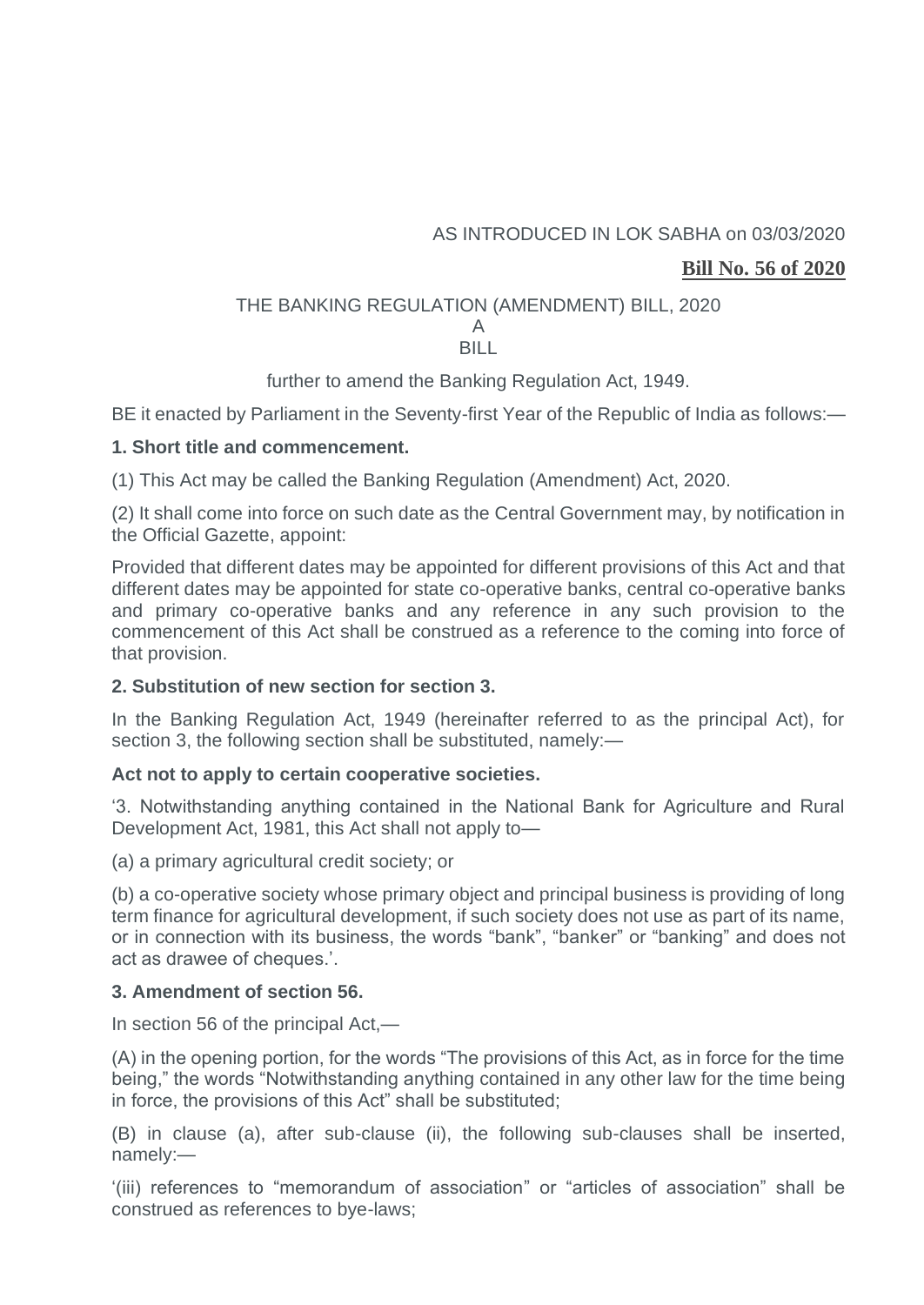(iv) references to the provisions of the Companies Act, 1956, except in Part III and Part IIIA, shall be construed as references to the corresponding provisions, if any, of the law under which a co-operative bank is registered;

(v) references to "Registrar" or "Registrar of Companies" shall be construed as references to "Central Registrar" or "Registrar of Co-operative Societies", as the case may be, under the law under which a co-operative bank is registered;';

(C) clause (d) and sub-clauses (i) and (iii) of clause (e) shall be omitted;

(D) in clause (f),—

(i) the words "or co-operative land mortgage banks"; and

(ii) the words "or a co-operative land mortgage bank", shall be omitted;

(E) clauses (fi), (fii) and (g) shall be omitted;

(F) for clause (i), the following clause shall be substituted, namely:—

'(i) for section 12, the following section shall be substituted, namely:—

#### **Issue and regulation of paid-up share capital and securities by co-operative banks.**

"12. (1) A co-operative bank may, with the prior approval of the Reserve Bank, issue, by way of public issue or private placement,—

(i) equity shares or preference shares or special shares, on face value or at premium; and

(ii) unsecured debentures or bonds or other like securities with initial or original maturity of not less than ten years, to any member of such co-operative bank or any other person residing within its area of operation, subject to such conditions and ceiling, limit or restriction on its issue or subscription or transfer, as may be specified by the Reserve Bank in this behalf.

(2) Save as otherwise provided in this Act,—

(i) no person shall be entitled to demand payment towards surrender of shares issued to him by a co-operative bank; and

(ii) a co-operative bank shall not withdraw or reduce its share capital, except to the extent and subject to such conditions as the Reserve Bank may specify in this behalf.";';

(G) clauses (l), (n), (p), sub-clauses (ii) and (iv) of clause (q), clauses (r), (ria) and (sa), sub-clause (i) of clause (t), clauses (u),  $(v)$ ,  $(x)$ ,  $(y)$ ,  $(z)$  and  $(za)$  shall be omitted;

(H) in clause (zaa),—

(i) for the words "multi-State co-operative bank" wherever they occur, the words "cooperative bank" shall be substituted;

(ii) after the portion beginning with ''36AAA. (i)Where the Reserve Bank is satisfy'' and ending with ''shall not exceed five years.'', the following proviso shall be inserted, namely:—

''Provided that in case of a co-operative bank registered with the Registrar of Cooperative Societies of a State, the Reserve Bank shall issue such order in consultation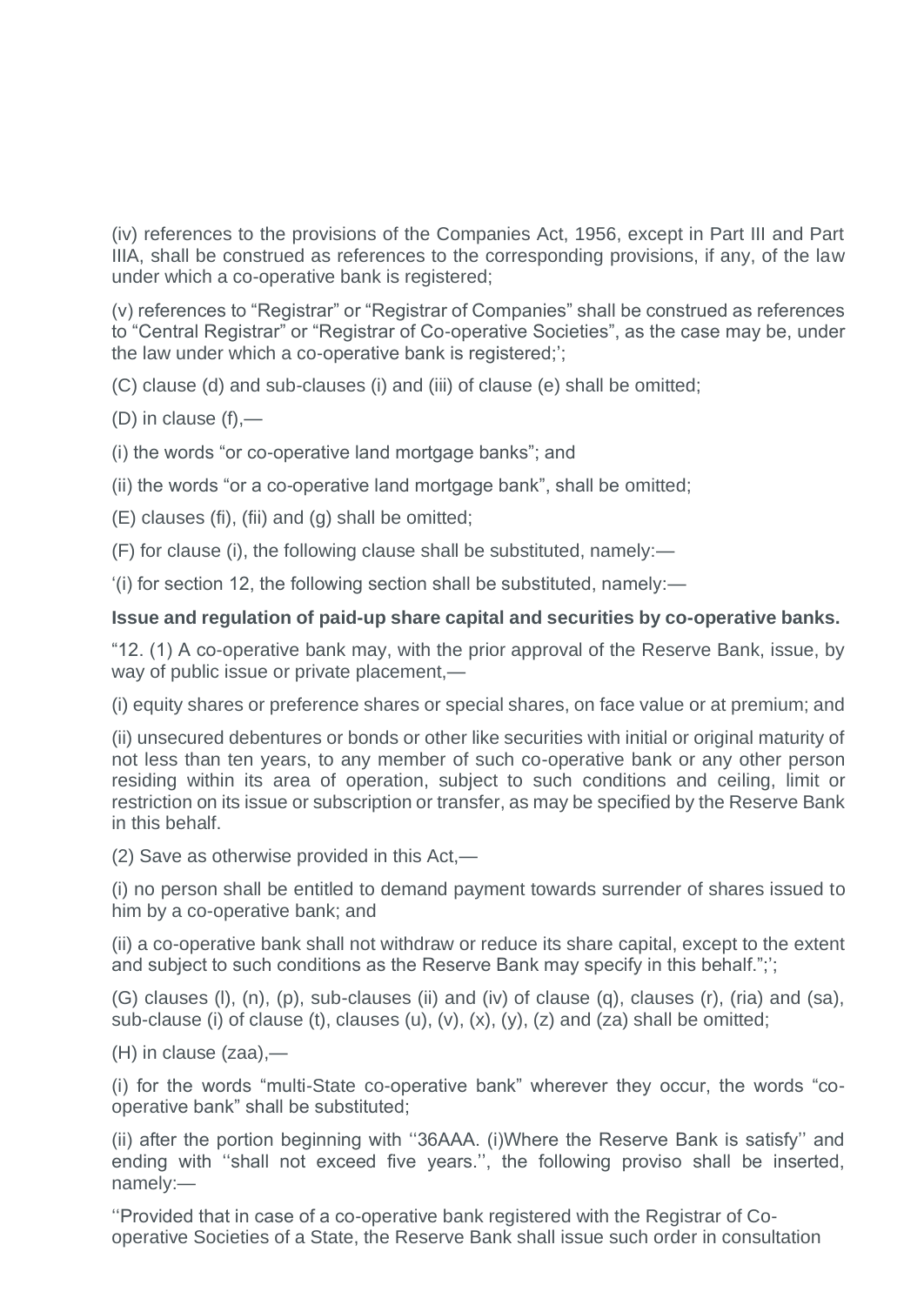with the concerned State Government

seeking its comments, if any, within such period as the Reserve Bank may specify.'';

(iii) for the portion beginning with "36AAB. Where a Multi-State Cooperative bank" and ending with "(c) shall not be liable to be called in question in any manner.", the following shall be substituted, namely:—

"(10) The provisions of section 36ACA shall not apply to a co-operative bank.";

(I) for clause (zb), the following clause shall be substituted, namely:—

"(zb) Part IIC shall be omitted;";

(J) sub-clause (i) of clause (zc) and clauses (zd) and (zf) shall be omitted;

(K) for clause (zg), the following clause shall be substituted, namely:—

'(zg) in section 49B, references to "Central Government" shall be construed as references to "Central Registrar" or "Registrar of Co-operative Societies", as the case may be, under the law under which a co-operative bank is registered;';

(L) clause (zh) shall be omitted;

(M) for clause (zj), the following clause shall be substituted, namely:—

'(zj) after section 53, the following section shall be inserted, namely:

## **Power to exempt cooperative banks in certain cases.**

"53A. Notwithstanding anything contained in any other provision of this Act, the Reserve Bank may, from time to time, on being satisfied that it is necessary so to do, declare by notification in the Official Gazette, that the provisions of item (iii) of clause (b) of subsection (1) and sub-section (2) of section 10, clause (a) of sub-section (2) of section 10A, sub-section (1A) of section 10B and clause (b) of sub-section (1) of section 35B of this Act shall not apply to a co-operative bank or class of co-operative banks, either generally or for such period as may be specified therein, subject to such conditions, limitations or restrictions as it may think fit to impose.";'.

## **STATEMENT OF OBJECTS AND REASONS**

The Banking Regulation Act, 1949 was enacted to consolidate and amend the law relating to banking. Part V of the said Act provides for the application of the Banking Regulation Act, 1949 to co-operative banks, subject to certain modifications specified in section 56 thereof. Keeping in view the developments in the banking sector and regulation thereof overtime, it has become necessary to strengthen the provisions of the said Act as applicable to co-operative banks.

2. It is proposed to bring the co-operative banks on par with the developments in the banking sector through better management and proper regulation of co-operative banks with a view to ensure that the affairs of the co-operative banks are conducted in a manner that protects the interests of the depositors. It is further proposed to strengthen the cooperative banks by increasing professionalism, enabling access to capital, improving governance and ensuring sound banking through the Reserve Bank of India.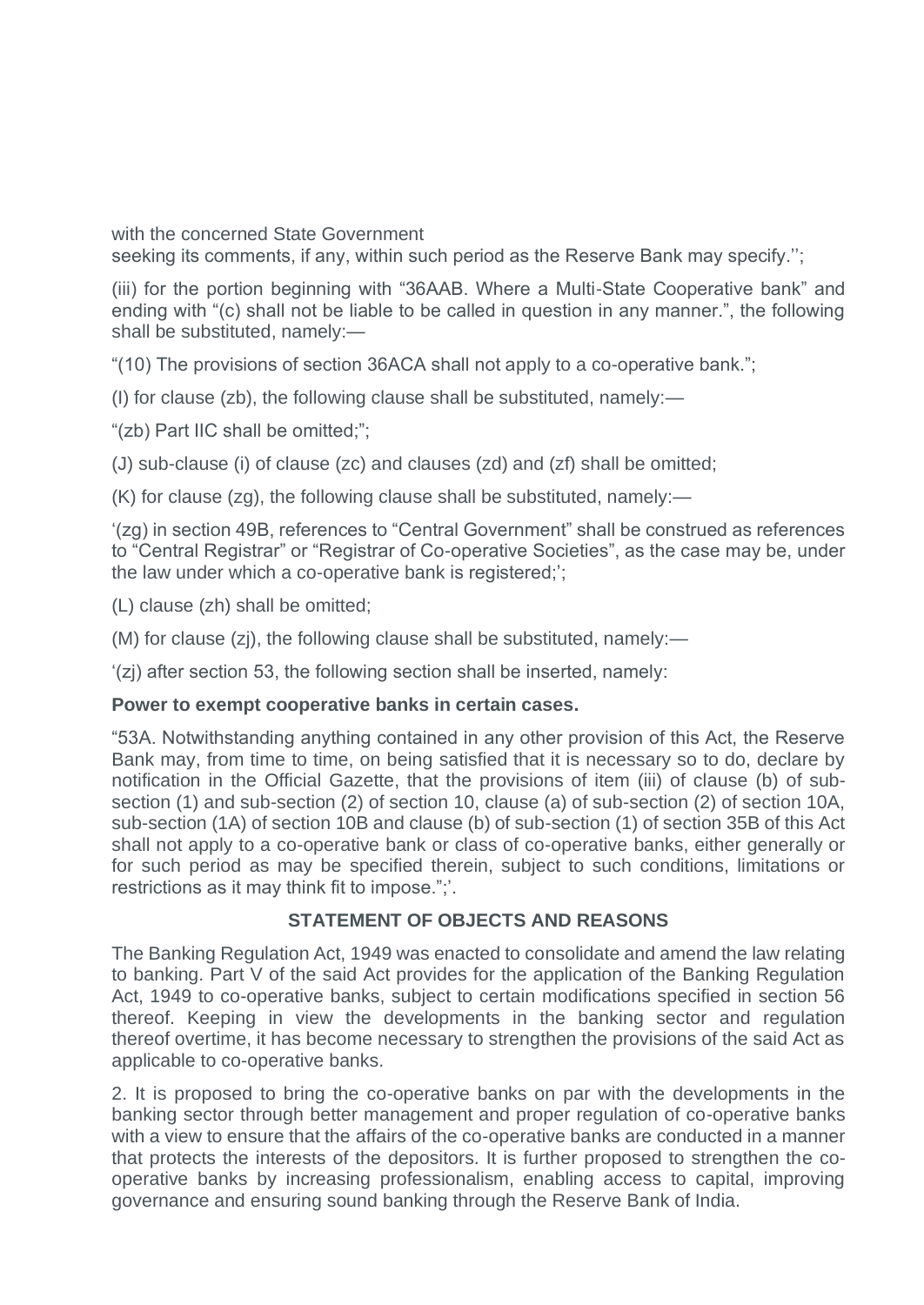3. In view of the above, it is decided to amend the Banking Regulation Act, 1949 by the Banking Regulation (Amendment) Bill, 2020, inter alia, to provide for the following:

(i) to amend section 3, so as to make the provisions of the said Act not applicable to—

(a) a primary agricultural credit society; or

(b) a co-operative society whose primary object and principal business is providing of long term finance for agricultural development, if such society does not use as part of its name, or in connection with its business, the words "bank", "banker" or "banking" and does not act as drawee of cheques;

(ii) to substitute clause (i) of section 56, so as to provide for the issue and regulation of paid-up share capital and securities by co-operative banks;

(iii) to amend clause (zaa) of section 56, so as to provide that in the case of a co-operative bank registered with the Registrar of Co-operative Societies of a State, the Reserve Bank shall consult the concerned State Government before issuing order for supersession of the board of directors under section 36AAA;

(iv) to omit certain clauses of section 56 as the other provisions of the Banking Regulation Act, 1949 would apply to co-operative banks;

(v) to make other consequential changes in section 56.

4. The Bill seeks to achieve the above objectives.

NEW DELHI;

The 10th February, 2020.

NIRMALA SITHARAMAN

## ANNEXURE EXTRACTS FROM THE BANKING REGULATION ACT, 1949 (10 OF 1949)

# **3. Act to apply to cooperative societies in certain cases.**

Nothing in this Act shall apply to—

(a) a primary agricultural credit society;

(b) a co-operative land mortgage bank; and

(c) any other co-operative society, except in the manner and to the extent specified in Part V.

\* \* \* \* \*

## PART V

## APPLICATION OF THE ACT TO CO-OPERATIVE BANKS

## **56. Act to apply to cooperative societies subject to modifications.**

The provisions of this Act, as in force for the time being, shall apply to, or in relation to, cooperative societies as they apply to, or in relation to, banking companies subject to the following modifications, namely:—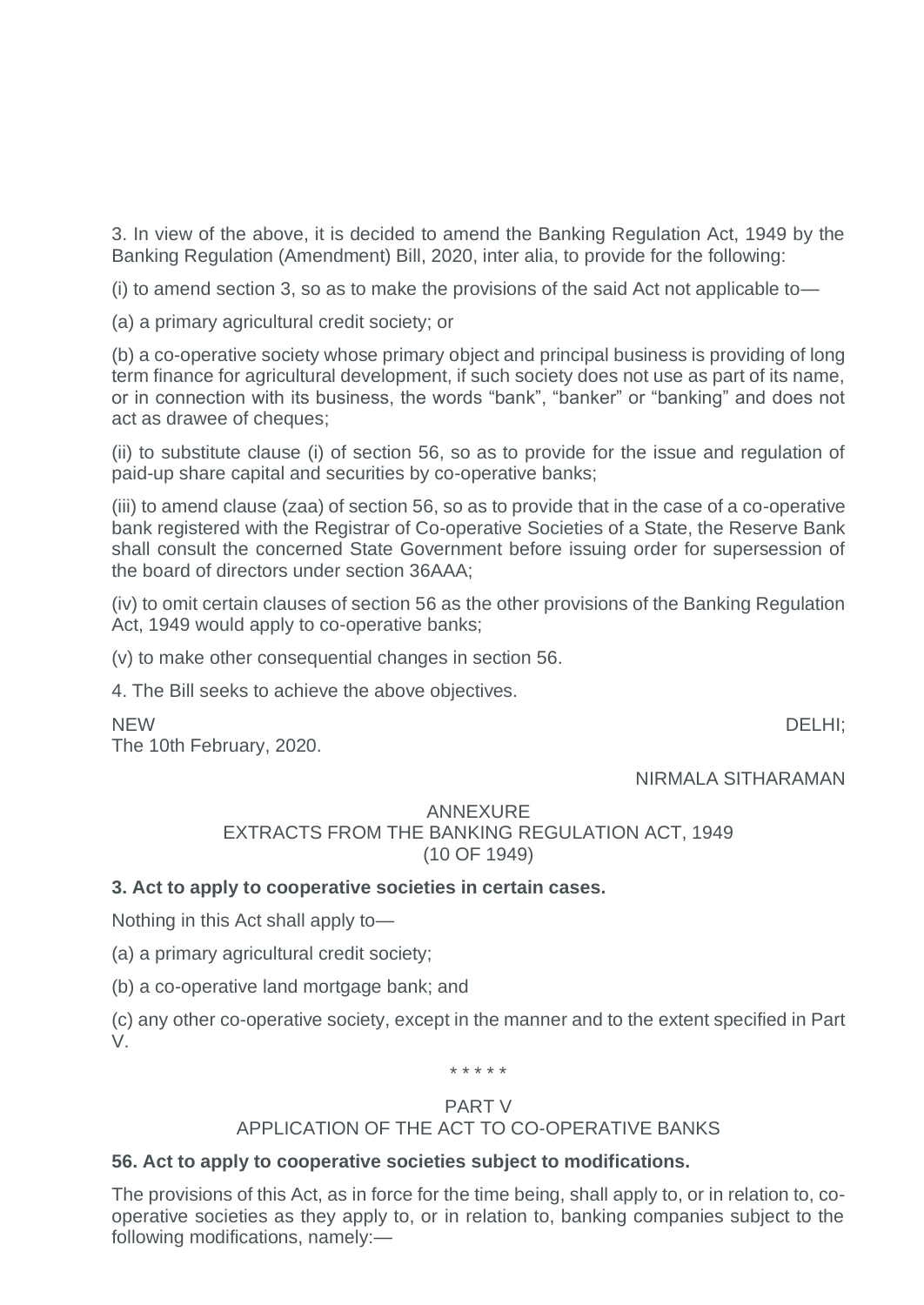\* \* \* \* \*

(d) for section 5A, the following sections shall be substituted, namely:—

## **Act to override byelaws, etc.**

"5A. (1) The provisions of this Act shall have effect, notwithstanding anything to the contrary contained in the bye-laws of a co-operative society, or in any agreement executed by it, or in any resolution passed by it in general meeting, or by its Board of directors or other body entrusted with the management of its affairs, whether the same be registered, executed or passed, as the case may be, before or after the commencement of the Banking Laws (Application to Co-operative Societies) Act, 1965.

(2) Any provision contained in the bye-laws, agreement or resolution aforesaid shall, to the extent to which it is repugnant to the provisions of this Act, become or be void, as the case may be.";

(e) in section 6, in sub-section  $(1)$ ,—

(i) in clause (b), the words ", but excluding the business of a managing agent or secretary and treasurer of a company" shall be omitted;

\* \* \* \* \*

(iii) in clause (m), after the word "company", the words "or co-operative society" shall be inserted;

(f) for section 7, the following section shall be substituted, namely:—

## **Use of words "bank", "banker" or "banking".**

"7. (1) No co-operative society other than a co-operative bank shall use as part of its name or in connection with its business any of the words "bank", "banker" or "banking", and no co-operative society shall carry on the business of banking in India unless it uses as part of its name at least one of such words.

(2) Nothing in this section shall apply to—

(a) a primary credit society, or

(b) a co-operative society formed for the protection of the mutual interest of co-operative banks or co-operative land mortgage banks, or

(c) any co-operative society, not being a primary credit society, formed by the employees  $of$ —

(i) a banking company or the State Bank of India or a corresponding new bank or a subsidiary bank of such banking company, State Bank of India or a corresponding new bank, or

(ii) a co-operative bank or a primary credit society or a co-operative land mortgage bank, insofar as the word "bank", "banker" or "banking" appears as part of the name of the employer bank, or as the case may be, of the bank, whose subsidiary the employer bank is.";

(fi) in section 8, for the proviso, the following proviso shall be substituted, namely:—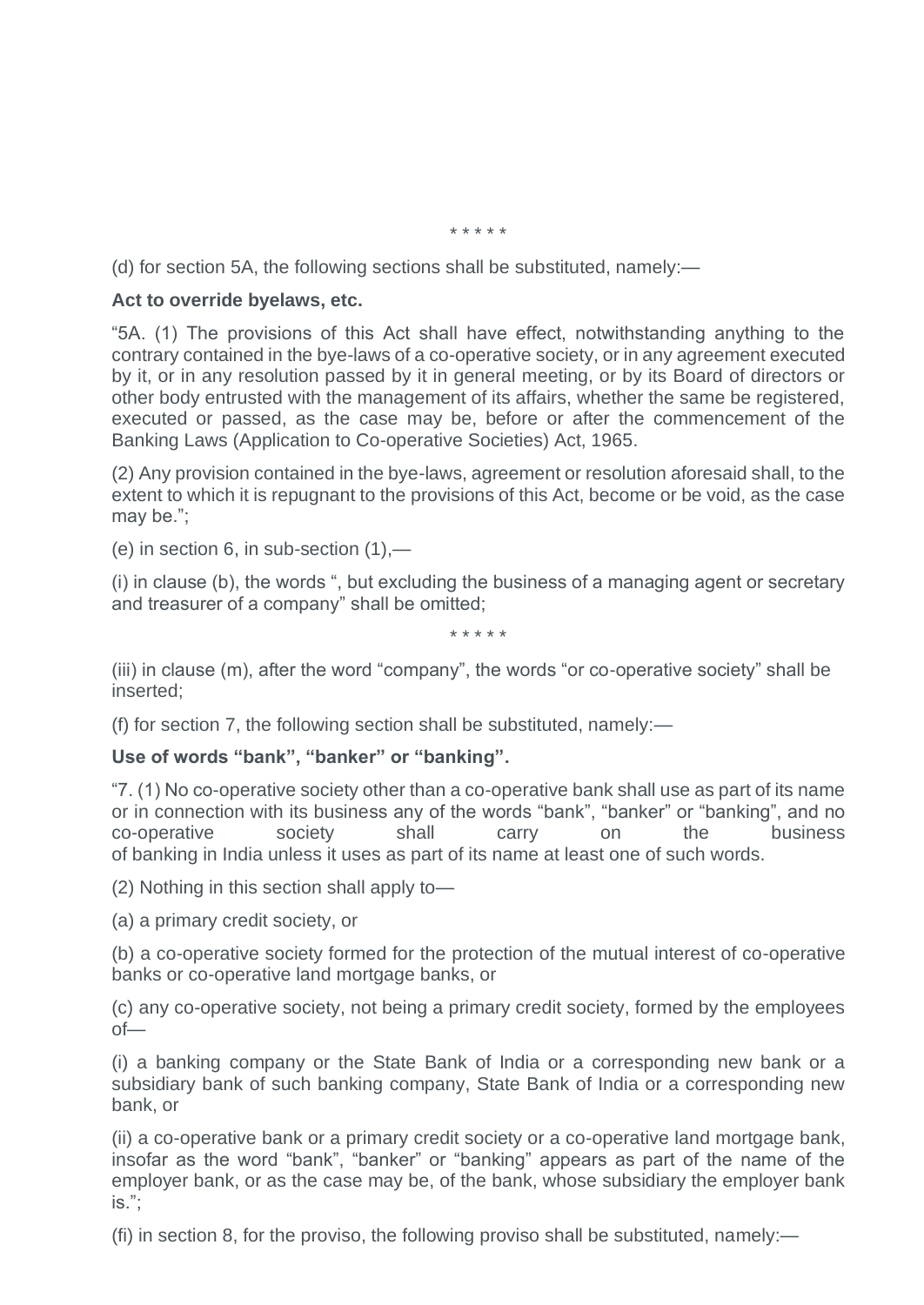"Provided that this section shall not apply—

(a) to any such business as aforesaid which was in the course of being transacted on the commencement of clause (iii) of section 42 of the Banking Laws (Amendment) Act, 1983, so, bowever, that the said business shall be completed before the expiry of one year from such commencement; or

(b) to any business as is specified in pursuance of clause (o) of sub-section (1) of section  $6:$ ";

(fii) in section 9, for the second proviso, the following provisos shall be substituted, namely:—

"Provided further that in the case of a primary credit society which becomes a primary cooperative bank after the commencement of clause (iii) of section 42 of the Banking Laws (Amendment) Act, 1983, the period of seven years shall commence from the day it so becomes a primary co-operative bank:

Provided also that the Reserve Bank may, in any particular case, extend the aforesaid period of seven years by such period as it may consider necessary where it is satisfied that such extension would be in the interests of the depositors of the co-operative bank.";

(g) sections 10, 10A, 10B, 10BB, 10C and 10D shall be omitted;

\* \* \* \* \*

(i) sections 12, 12A, 13 and 15 to 17 shall be omitted;

\* \* \* \* \*

(l) for section 20 of the principal Act, the following section shall be substituted, namely:—

## **Restriction on loans and advances.**

"20. (1) No co-operative bank shall—

(a) make any loans or advances on the security of its own shares; or

(b) grant unsecured loans or advances—

(i) to any of its directors; or

(ii) to firms or private companies in which any of its directors is interested as partner or managing agent or guarantor or to individuals in cases where any of its directors is a guarantor; or

(iii) to any company in which the chairman of the Board of directors of the co-operative bank (where the appointment of a chairman is for a fixed term) is interested as its managing agent, or where there is no managing agent, as its chairman or managing director:

Provided that nothing in clause (b) shall apply to the grant of unsecured loans or advances—

(a) made by a co-operative bank—

(i) against bills for supplies or services made or rendered to Government or bills of exchange arising out of bona fide commercial or trade transactions; or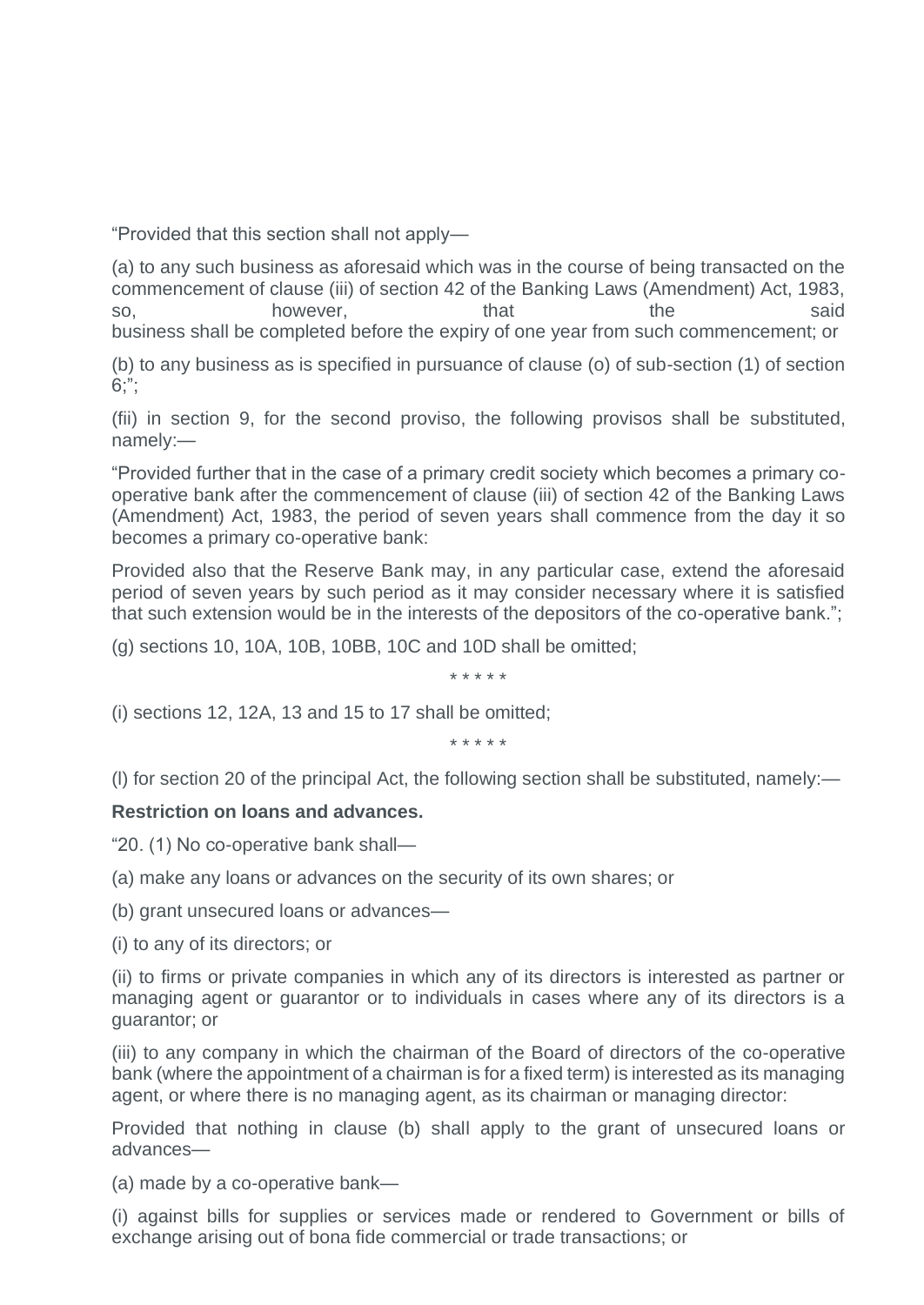(ii) in respect whereof trust-receipts are furnished to the co-operative bank;

(b) made by a primary co-operative bank to any of its directors or to any other person within such limits and on such terms and conditions as may be approved by the Reserve Bank in this behalf.

(2) Every co-operative bank shall, before the close of the month succeeding that to which the return relates, submit to the Reserve Bank a return in the prescribed form and manner showing all unsecured loans and advances granted by it to companies in cases other than those in which the co-operative bank is prohibited under sub-section (1) to make unsecured loans and advances in which any of its directors is interested as director or managing agent or guarantor.

(3) If, on examination of any return submitted under sub-section (2), it appears to the Reserve Bank that any loans or advances referred to in that sub-section are being granted to the detriment of the interests of the depositors of the co-operative bank, the Reserve Bank may, by order in writing, prohibit the co-operative bank from granting any such further loans or advances or impose such restrictions on the grant thereof as it thinks fit, and may by a like like order and direct the co-operative bank to secure the re-payment of such loans or advances within such time as may be specified in the order.";.

(n) in section 21, in sub-section (2), in clauses (c) and (d), for the words "any one company, firm, association of persons or individuals", the words "any one party" shall be substituted;

\* \* \* \* \*

\* \* \* \* \*

(p) in section 23,—

(i) for sub-section (1), the following sub-section shall be substituted, namely:—

"(1) Without obtaining the prior permission of the Reserve Bank, no co-operative bank shall open a new place of business or change otherwise than within the same city, town or village, the location of an existing place of business:

Provided that nothing in this sub-section shall apply to—

(a) the opening for a period not exceeding one month of a temporary place of business within a city, town or village or the environs thereof within which the co-operative bank already has a place of business, for the purpose of affording banking facilities to the public on the occasion of an exhibition, a conference or a mela or any other like occasion;

(b) the opening or changing the location of branches by a Central co-operative bank within the area of its operation.";

(ii) after sub-section (4), the following sub-section shall be inserted, namely:—

"(4A) Any co-operative bank other than a primary co-operative bank requiring the permission of the Reserve Bank under this section shall forward its application to the Reserve Bank through the National Bank which shall give its comments on the merits of the application and send it to the Reserve Bank: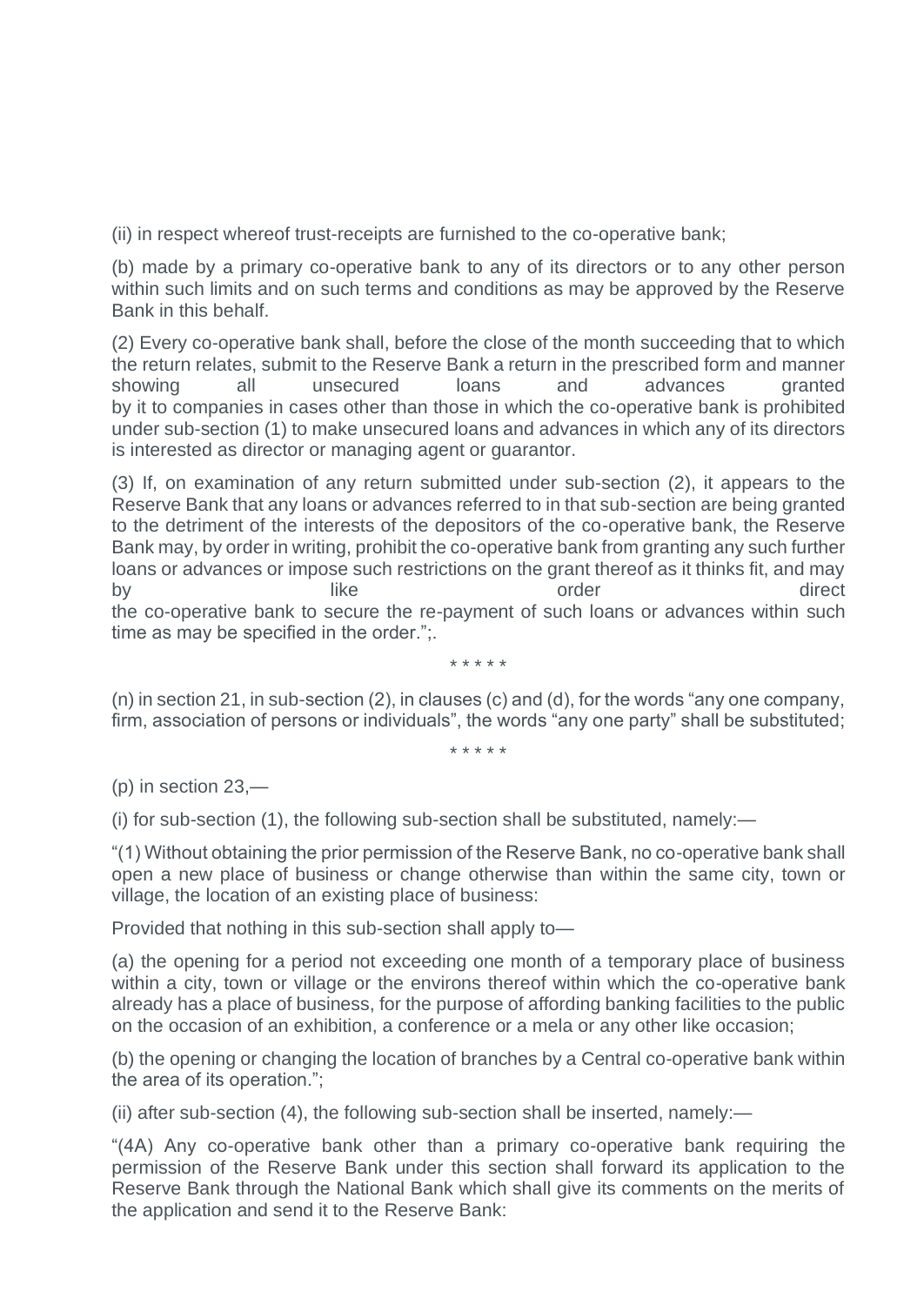Provided that the co-operative bank shall also send an advance copy of the application directly to the Reserve Bank.";

 $(q)$  in section 24,—

\* \* \* \* \*

(ii) for sub-section (2A), the following sub-section shall be substituted, namely:—

"(2A) A scheduled co-operative bank, in addition to the average daily balance which it is, or may be, required to maintain under section 42 of the Reserve Bank of India Act, 1934 and every other co-operative bank, in addition to the cash reserve which it is required to maintain under section 18, shall maintain in India, assets, the value of which shall not be less than such percentage not exceeding forty per cent. of the total of its demand and time liabilities in India as on last Friday of the second preceding fortnight as the Reserve Bank may, by notification in the Official Gazette, specify from time to time and such assets shall be maintained in such form and manner, as may be specified in such notification.";

\* \* \* \* \*

(iv) in sub-section (6), in clause (a), for the words "fourteen days", the words "thirty days" shall be substituted;";

\* \* \* \* \*

(r) section 25 shall be omitted;

\* \* \* \* \*

(ria) in section 26A, for the words "banking companies", the words "co-operative Bank" shall be substituted;

\* \* \* \* \*

## **Audit.**

(sa) for section 30, the following section shall be substituted, namely:—

"30. (1) Without prejudice to anything contained in any other law for the time being in force, where the Reserve Bank is satisfied that it is necessary in the public interest or in the interest of the co-operative bank or its depositors so to do, it may at any time by general or special order direct that an additional audit of the co-operative bank accounts, for any such transactions or class of transactions or for such period or periods as may be specified in the order, shall be conducted and may by the same or a different order appoint a person duly qualified under any law for the time being in force to be an auditor of companies to conduct such audit, and the auditor shall comply with such directions and make a report of such audit to the Reserve Bank and forward a copy thereof to the co-operative bank.

(2) The expenses of, or incidental to, the additional audit specified in the order made by the Reserve Bank shall be borne by the co-operative bank.

(3) The auditor referred to in sub-section (1) shall have such powers, exercise such functions vested in and discharge the duties and be subject to the liabilities and penalties imposed on auditors of companies by section 227 of the Companies Act, 1956 and also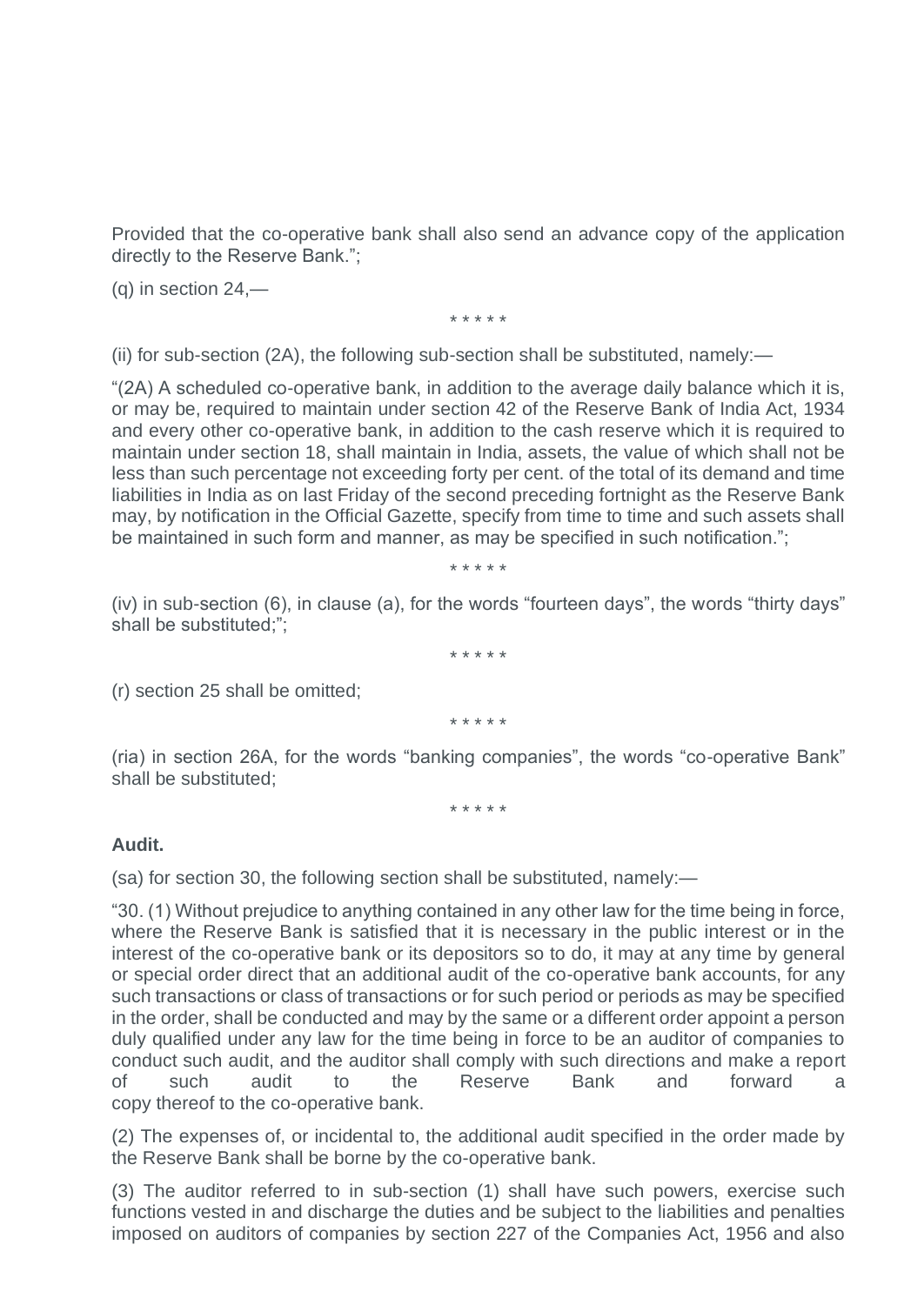that of the auditors, if any, appointed by the law establishing, constituting or forming the co-operative bank to the extent the provisions of the Companies Act, 1956 are not inconsistent with the provisions of such law.

(4) In addition to the matters referred to in the order under sub-section (1) the auditor shall state in his report-

(a) whether or not the information and explanation required by him have been found to be satisfactory;

(b) whether or not the transactions of the co-operative bank which came to his notice have been within the powers of the co-operative bank;

(c) whether or not the returns received from branch offices of the co-operative bank have been found adequate for the purpose of his audit;

(d) whether the profit and loss accounts, shows a true balance or profit or loss for the period covered by such account;

(e) any other matter which he considers should be brought to the notice of the Reserve Bank and the shareholders of the co-operative bank.";

(t) in section 31,—

(i) for the words "within three months" and "of three months", the words "within six months" and "of six months" shall, respectively, be substituted;

\* \* \* \* \*

(u) sections 32 to 34 shall be omitted;

(v) in section 34A, sub-section (3) shall be omitted;

\* \* \* \* \*

(x) in section 35A, in sub-section (1), in clause (c), for the words "any banking company", the words "the banking of business any co-operative bank" shall be substituted;

(y) section 35B shall be omitted;

 $(z)$  in section 36, in sub-section  $(1)$ ,—

(a) clause (b) shall be omitted;

(b) for clause (d), the following clause shall be substituted, namely:—

"(d) at any time if it is satisfied that for the re-organisation or expansion of co-operative credit on sound lines it is necessary so to do, by an order in writing and on such terms and conditions as as may be specified therein,—

(i) depute one or more of its officers to watch the proceedings at any meeting of the Board of directors of the co-operative bank or of any other body constituted by it and require the co-operative bank to give an opportunity to the officer so deputed to be heard at such matters as the officer may consider necessary or proper for the reorganisation and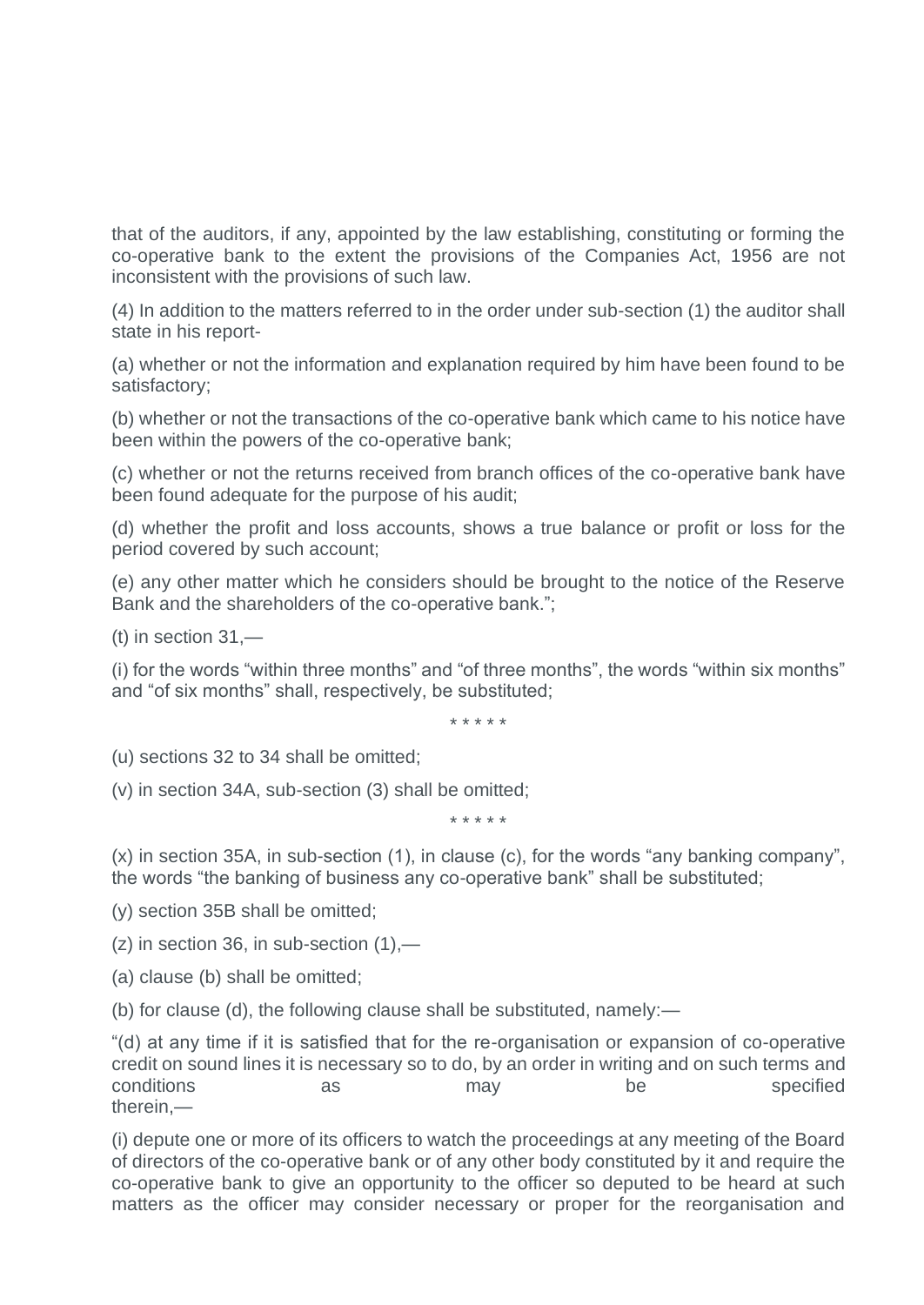expansion of co-operative credit on sound lines, and also require such officer to send a report of such proceedings to the Reserve Bank;

(ii) appoint one or more of its officers to observe the manner in which the affairs of the cooperative bank or its offices or branches are being conducted and make a report thereon;";

(za) in section 36A,—

(i) for sub-section (1), the following sub-section shall be substituted, namely:—

"(1) The provisions of section 11, section 18 and section 24 shall not apply to a cooperative bank which has been refused a licence under section 22 of whose licence has been cancelled under that section or which is or has been prohibited or precluded from accepting deposits by virtue of any order made under this Act or of any alteration made in its bye-laws.";

(ii) after sub-section (2), the following sub-section shall be inserted, namely:—

"(3) Subject to the provisions of sub-sections (1) and (2), a co-operative society carrying on business as a primary co-operative bank at the commencement of the Banking Laws (Application to Co-operative Societies) Act, 1965, or a co-operative society which becomes a primary co-operative bank after such commencement shall, notwithstanding that it does not at any time thereafter satisfy the requirements of the definition of primary co-operative bank in clause (ccv) of section 5, continue to be a primary co-operative bank within the meaning of this Act, and may, with the approval of the Reserve Bank and subject to such terms and conditions as the Reserve Bank may specify in that behalf, continue to carry on the business of banking.";

(zaa) after section 36AA of the principal Act, the following sections shall be inserted, namely:—

## **Supersession of Board of directors of a multi-State co-operative bank.**

36AAA. (1) Where the Reserve Bank is satisfied that in the public interest or for preventing the affairs of a multi-State co-operative bank being conducted in a manner detrimental to the interest of the depositors or of the multi-State co-operative bank or for securing the proper management of the multi-State co-operative bank, it is necessary so to do, the Reserve Bank may, for reasons to be recorded in writing, by order, supersede the Board of directors of such multi- State co-operative bank for a period not exceeding five years as may be specified in the order, which may be extended from time to time, so, however, that total period shall not exceed five years.

(2) The Reserve Bank may, on supersession of the Board of directors of the multi-State co-operative bank under sub-section (1) appoint an Administrator for such period as it may determine.

(3) The Reserve Bank may issue such directions to the Administrator as it may deem appropriate and the Administrator shall be bound to follow such directions.

(4) Upon making the order of supersession of the Board of directors of a multi-State cooperative bank,—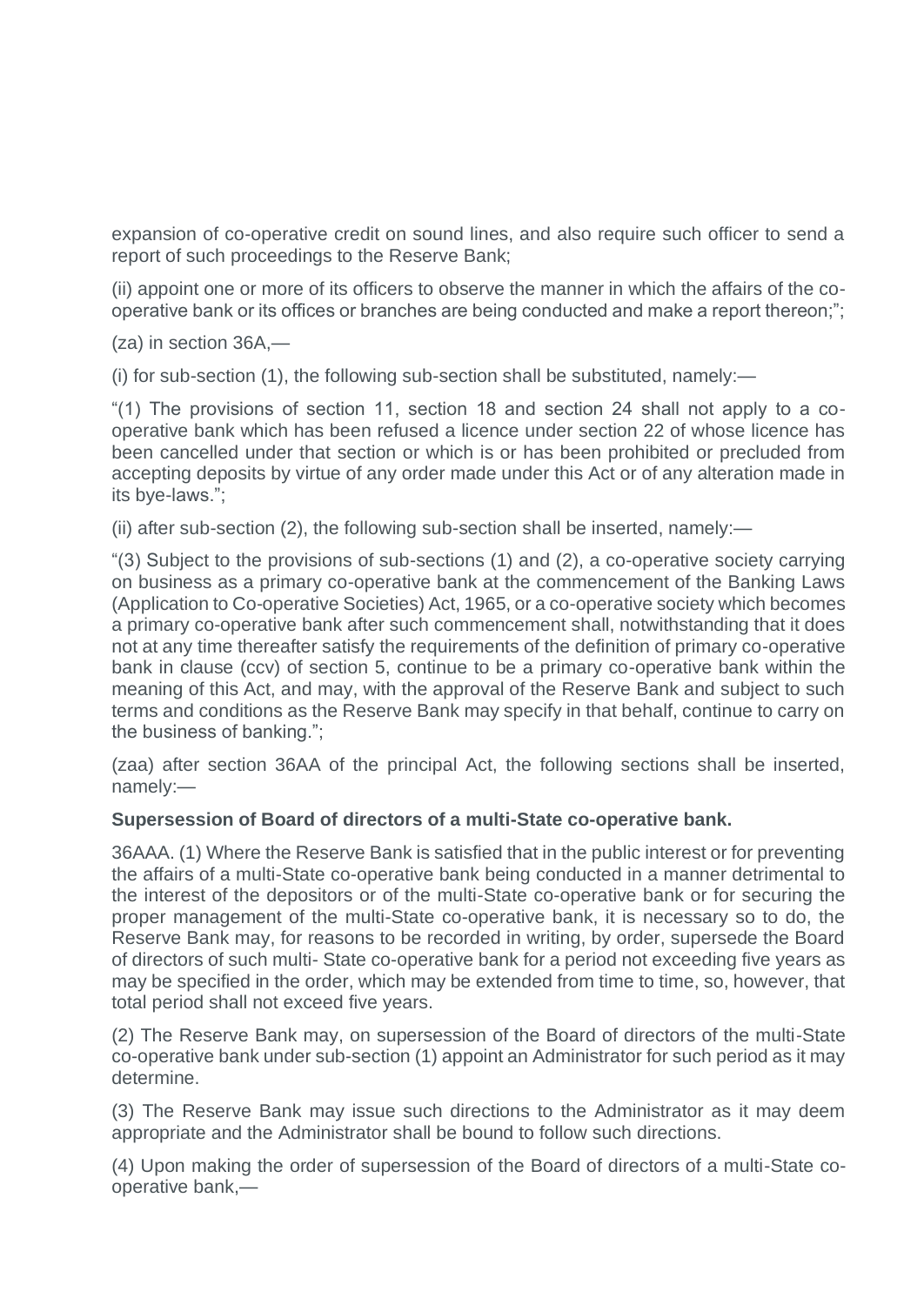(a) The chairman, managing director and other directors as from the date of supersession of the Board shall vacate their offices as such;

(b) All the powers, functions and duties which may, by or under the provisions of the Multi-State Co-operative Societies Act, 2002 or this Act or any other law for the time being in force, be exercised and discharged by or on behalf of the Board of directors of such a multi-State co-operative bank or by a resolution passed in general meeting of such cooperative bank, shall, until the Board of directors of such co-operative bank is reconstituted, be exercised and discharged by the Administrator appointed by the Reserve Bank under sub-section (2):

Provided that the power exercised by the Administrator shall be valid notwithstanding that such power is exercisable by a resolution passed in the general meeting of such multi-State co-operative bank.

(5) (a) The Reserve Bank may constitute a committee of three or more persons who have experience in law, finance, banking, administration or accountancy to assist the Administrator in discharge of his duties.

(b) The committee shall meet at such times and places and observe such rules of procedure as may be specified by the Reserve Bank.

(6) The salary and allowances to the Administrator and the members of the committee constituted by the Reserve Bank shall be such as may be specified by the Reserve Bank and be payable by the concerned multi-State co-operative bank.

(7) On and before expiration of period of supersession of the Board of directors as specified in the order issued under sub-secion (1), the Administrator of the multi-State cooperative bank shall call the general meeting of the society to elect new directors.

(8) Notwithstanding anything contained in any other law or in any contract, or bye-laws of a multi-State co-operative bank, no person shall be entitled to claim any compensation for the loss or termination of his office.

(9) The Administrator appointed under sub-section (2) shall vacate office immediately after the Board of directors of the multi-State co-operative society has been constituted.

#### **Order of winding up of multi-State co-operative bank to be final in certain cases.**

36AAB. Where a multi-State co-operative bank, being an eligible co-operative bank, has been registered under section 13A of the Deposit Insurance and Credit Guarantee Corporation Act, 1961, as an insured bank, and subsequently—

(a) in pursuance of a scheme prepared with the previous approval of the Reserve Bank under section 18 of the Multi-State Co-operative Societies Act, 2002, an order sanctioning a scheme of compromise and arrangement or reorganisation or reconstruction has been made; or

(b) on requisition by the Reserve Bank, an order for winding up of the multi-State cooperative bank has been made under section 87 of the Multi-State Co-operative Societies Act, 2002; or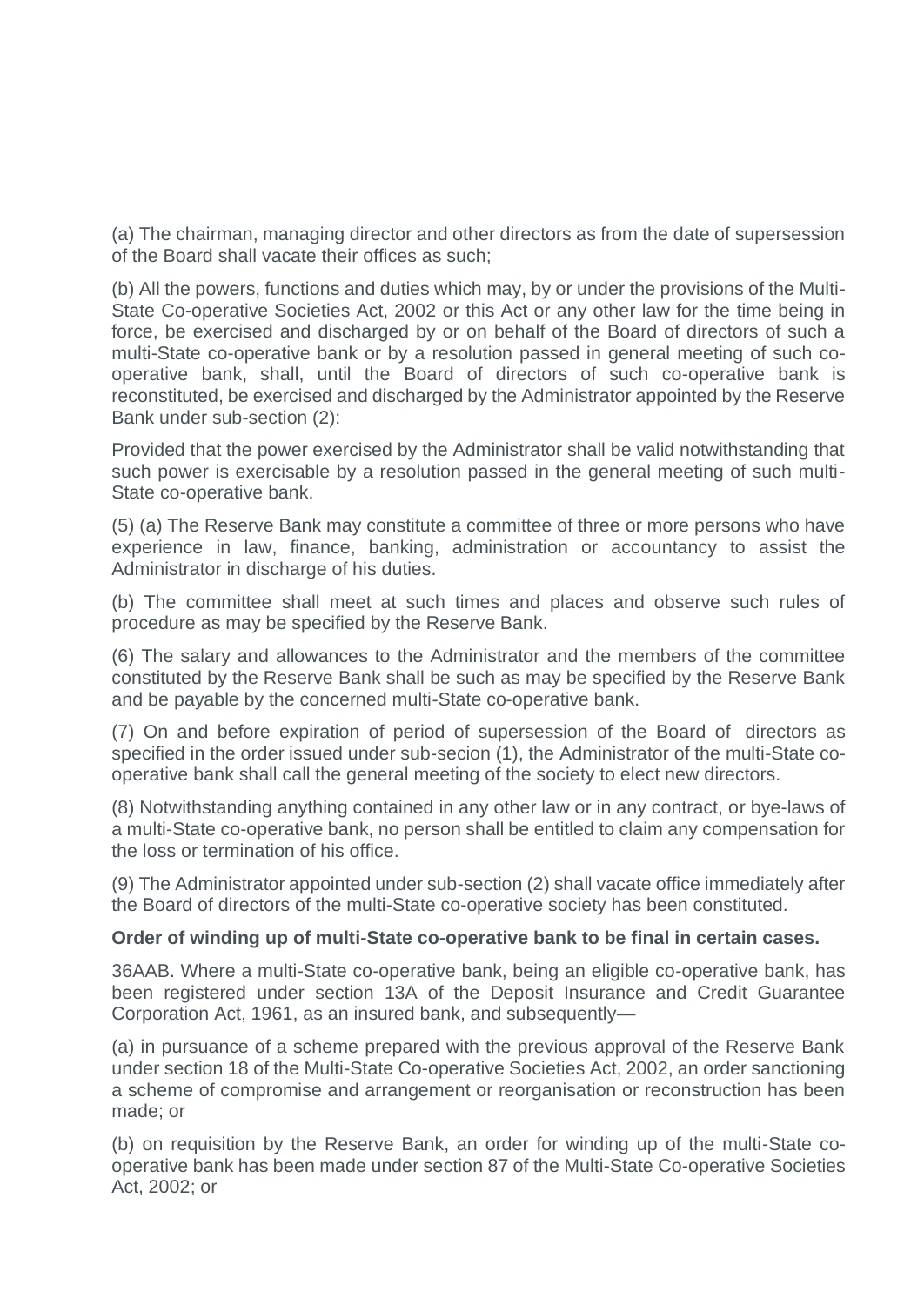(c) an order for the supersession of the Board and the appointment of an Administrator therefor has been made under section 36AAA, such order for sanctioning the scheme of compromise and arrangement or reorganisation or reconstruction under clause (a) or the winding up of the multi-State co-operative bank under clause (b) or an order for the supersession of the Board and the appointment of an Administrator under clause (c) shall not be liable to be called in question in any manner.

## **Reimbursement to Deposit Insurance Corporation by liquidator or transferee bank.**

36AAC. Where a multi-State co-operative bank, being an insured bank within the meaning of the Deposit Insurance and Credit Guarantee Corporation Act, 1961 is wound up and the Deposit Insurance Corporation has become liable to the depositors of the insured bank under sub-section (1) or sub-section (2) of section 16 of that Act, the Deposit Insurance Corporation shall be reimbursed by the liquidator or such other person in the circumstances, to the extent and in the manner provided in section 21 of that Act.

\* \* \* \* \*

(zb) Part IIA except sections 36AAA, 36AAB and 36AAC, Part IIC, Part III, except subsections (1), (2) and (3) of section 45, and Part IIIA except section 45W shall be omitted;

(zc) in section 46,—

(i) in sub-section (4), the word "or" occurring at the end of clause (i) and clause (ii) shall be omitted;

\* \* \* \* \*

(zd) in section 47, the words, brackets, figures and letters "sub-section (5) of section 36AA or" shall be omitted;

\* \* \* \* \*

(zf) in section 49A, for the proviso, the following proviso shall be substituted, namely:—

"Provided that nothing contained in this section shall apply to—

(a) a primary credit society;

(b) any other co-operative society accepting such deposits at the commencement of the Banking Laws (Application to Co-operative Societies) Act, 1965, for a period of one year from the date of such commencement; and

(c) any savings bank scheme run by the Government;";

(zg) sections 49B and 49C shall be omitted;

(zh) in section 50, the figures and letters "10, 12A, 16,", "35B," and "43A" shall be omitted;

\* \* \* \*

(zj) in section 52,—

(i) in sub-section (2), the words, figures and letter "and the form in which the official liquidator may file lists of debtors to the court having jurisdiction under Part III or Part IIIA and the particulars which such lists may contain" shall be omitted;